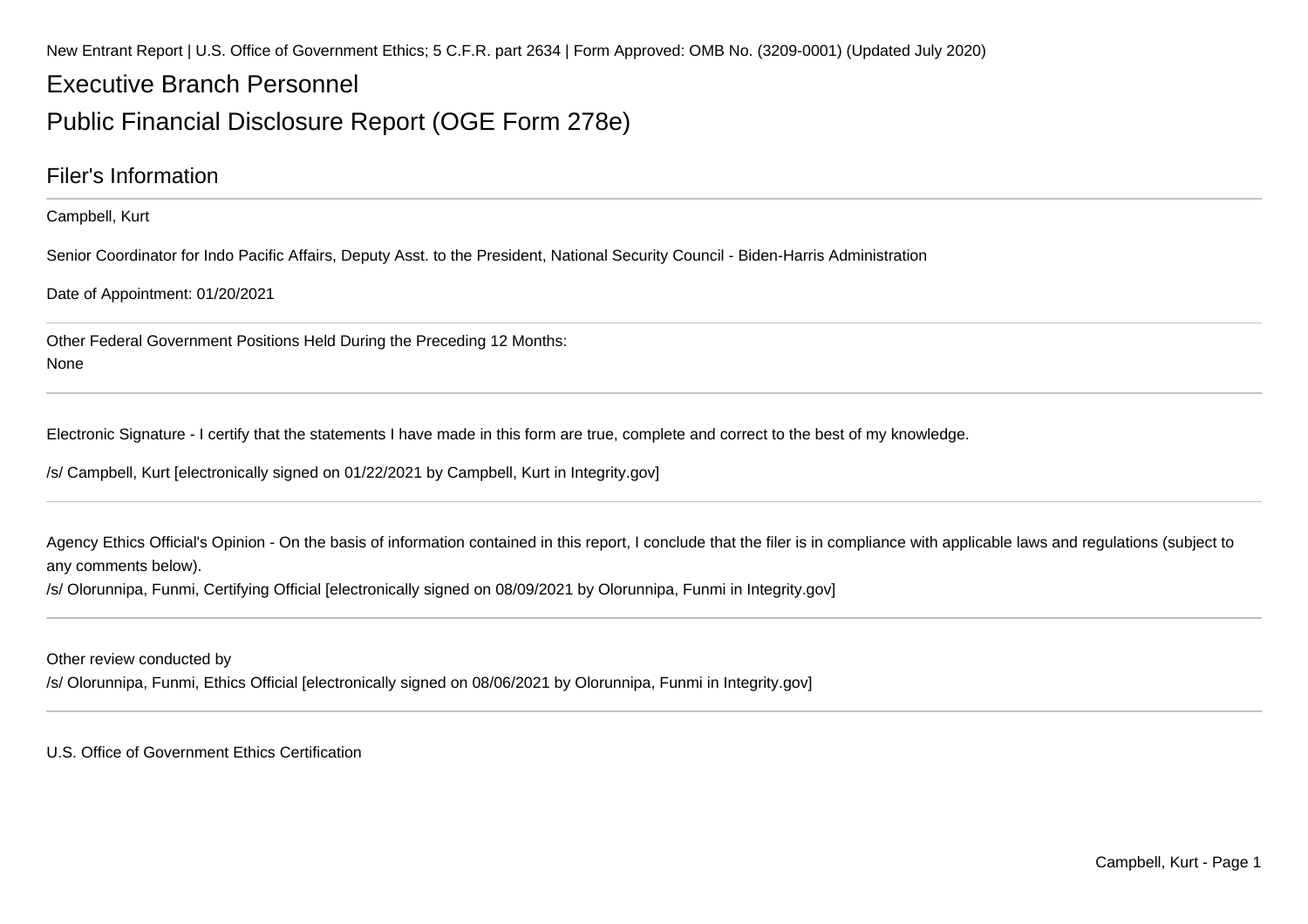Data Revised - Workflow re-designation - 12/21/2021

Data Revised 12/17/2021

Data Revised 12/15/2021

Data Revised 11/20/2021

Data Revised 11/18/2021

Data Revised 11/14/2021

Data Revised 11/10/2021

Data Revised 10/28/2021

Data Revised 10/24/2021

Data Revised 08/18/2021

Data Revised 08/10/2021

Data Revised - Workflow re-designation - 08/06/2021

Data Revised 03/16/2021

Data Revised 03/05/2021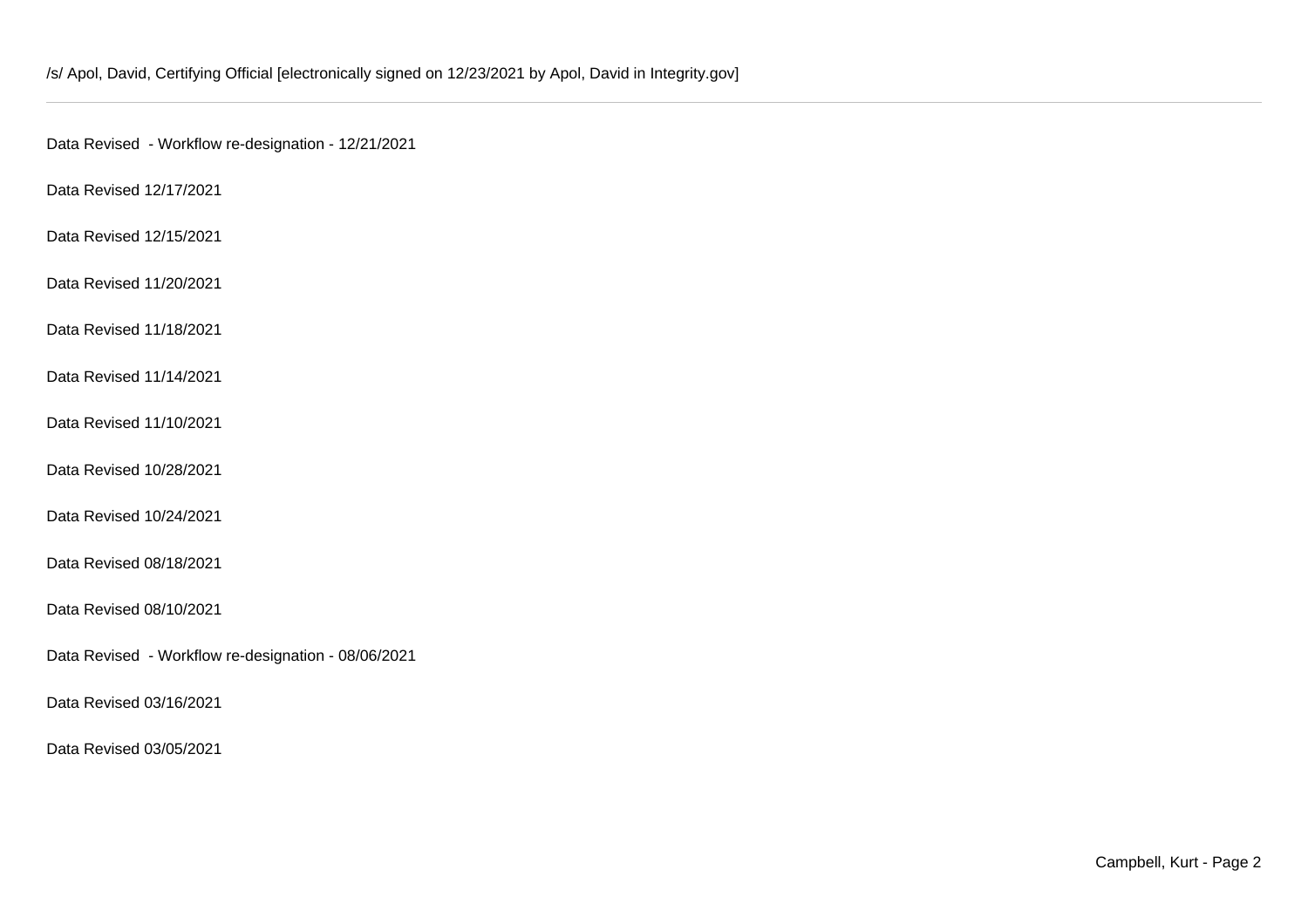### 1. Filer's Positions Held Outside United States Government

| # | <b>ORGANIZATION NAME</b>                     | CITY, STATE                            | <b>ORGANIZATION</b><br><b>TYPE</b> | <b>POSITION</b><br><b>HELD</b> | <b>FROM</b> | <b>TO</b> |
|---|----------------------------------------------|----------------------------------------|------------------------------------|--------------------------------|-------------|-----------|
|   | The Asia Group LLC                           | Washington,<br>District of<br>Columbia | <b>LLC</b>                         | Partner                        | 1/2013      | 1/2021    |
| 2 | The Asia Group Capital Advisory Partners LLC | Washington,<br>District of<br>Columbia | <b>LLC</b>                         | Partner                        | 7/2014      | 1/2021    |
| 3 | <b>Lixil Corporation</b>                     | Tokyo, Outside<br>U.S.                 | Corporation                        | Board of Director              | 7/2019      | 6/2020    |
| 4 | Center for New American Security             | Washington,<br>District of<br>Columbia | Non-Profit                         | Consultant                     | 1/2013      | 1/2021    |
| 5 | Intelligence Square U.S. Foundation          | New York, New<br>York                  | Non-Profit                         | Consultant                     | 1/2020      | 12/2020   |
| 6 | The Aspen Institute                          | Washington,<br>District of<br>Columbia | Non-Profit                         | Consultant                     | 1/2019      | 12/2020   |

# 2. Filer's Employment Assets & Income and Retirement Accounts

| #   | <b>DESCRIPTION</b>                                                        | EIF | VALUE                     | <b>INCOME TYPE</b> | <b>INCOME</b><br><b>AMOUNT</b> |
|-----|---------------------------------------------------------------------------|-----|---------------------------|--------------------|--------------------------------|
|     | <b>IRA #1</b>                                                             | No  |                           |                    |                                |
| 1.1 | iShares US Preferred Income Securities ETF<br>(PFF)                       | Yes | $$15,001 -$<br>\$50,000   |                    | None (or less<br>than $$201)$  |
| 1.2 | Vanguard Intermediate-Term Corporate Bond<br>Index Fund ETF Shares (VCIT) | Yes | $$100,001 -$<br>\$250,000 |                    | None (or less<br>than $$201)$  |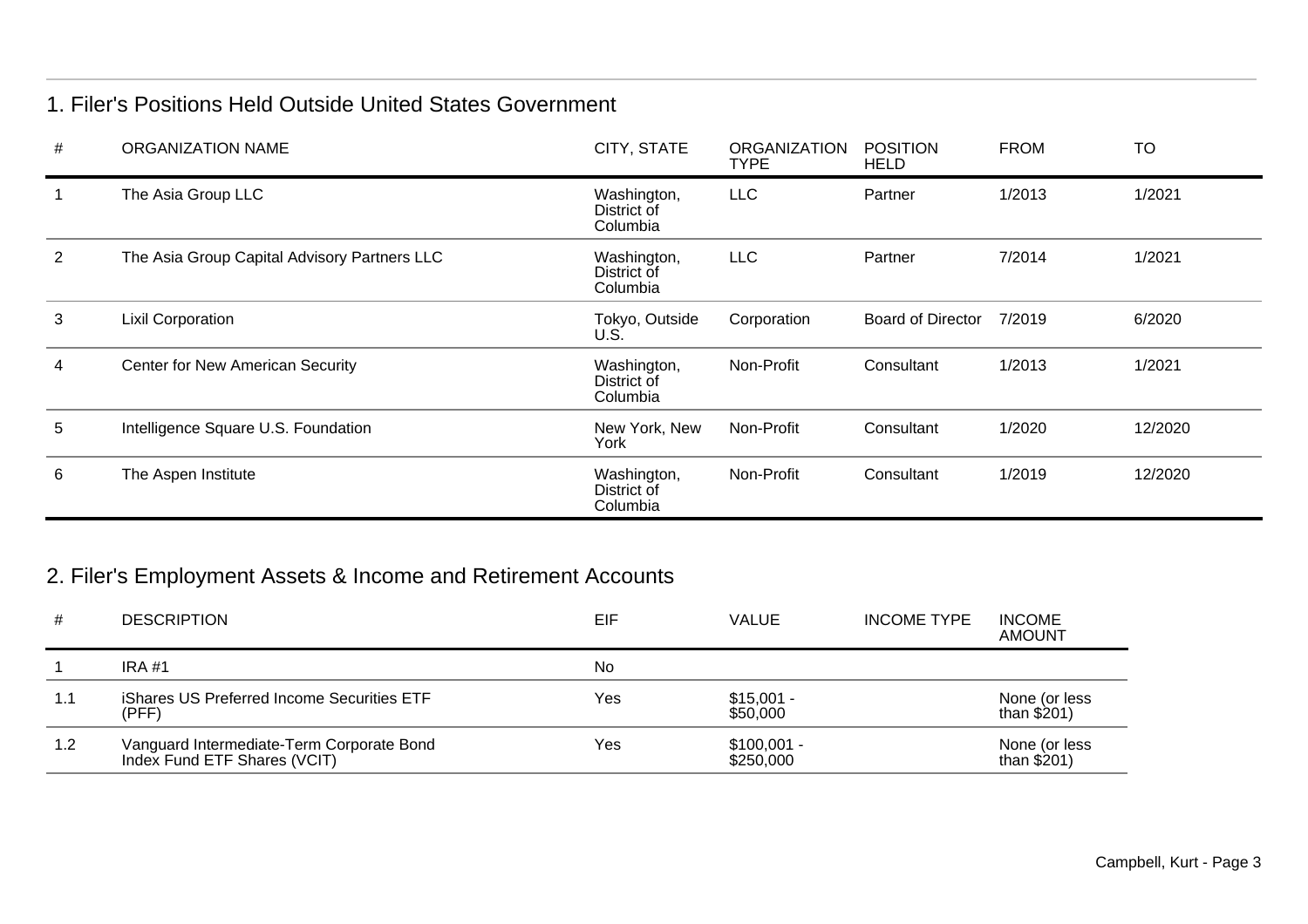| $\#$ | <b>DESCRIPTION</b>                                                                 | EIF | <b>VALUE</b>              | <b>INCOME TYPE</b> | <b>INCOME</b><br><b>AMOUNT</b> |
|------|------------------------------------------------------------------------------------|-----|---------------------------|--------------------|--------------------------------|
| 1.3  | Lord Abbett Short Duration Income Fund<br>Class I (LLDYX)                          | Yes | $$100,001 -$<br>\$250,000 |                    | None (or less<br>than $$201)$  |
| 1.4  | Vanguard Short-Term Bond Index Fund ETF<br>Shares (BSV)                            | Yes | $$250,001 -$<br>\$500,000 |                    | None (or less<br>than $$201)$  |
| 1.5  | Vanguard Real Estate Index Fund ETF Shares<br>$(VN\tilde{Q})$                      | Yes | $$15,001 -$<br>\$50,000   |                    | None (or less<br>than $$201)$  |
| 1.6  | JPMorgan Ultra-Short Income ETF (JPST)                                             | Yes | $$50,001 -$<br>\$100,000  |                    | None (or less<br>than $$201)$  |
| 1.7  | Vanguard Intermediate-Term Bond Index<br>Fund ETF Shares (BIV)                     | Yes | $$100,001 -$<br>\$250,000 |                    | None (or less<br>than $$201)$  |
| 1.8  | U.S. Brokerage #1 Bank Deposit Account                                             | N/A | $$100,001 -$<br>\$250,000 |                    | None (or less<br>than $$201)$  |
| 1.9  | Vanguard Short-Term Bond Index Fund ETF<br>Class Shares (VCSH)                     | Yes | $$50,001 -$<br>\$100,000  |                    | None (or less<br>than $$201)$  |
| 1.10 | iShares iBonds Dec 2021 Term Corporate<br>ETF (IBDM)                               | Yes | $$100,001 -$<br>\$250,000 |                    | None (or less<br>than $$201)$  |
| 1.11 | iShares iBonds Dec 2022 Term Corporate<br>ETF (IBDN)                               | Yes | $$100,001 -$<br>\$250,000 |                    | None (or less<br>than $$201)$  |
| 1.12 | Lord Abbett Ultra Short Bond Class I (LUBYX)                                       | Yes | $$50,001 -$<br>\$100,000  |                    | None (or less<br>than $$201)$  |
| 1.13 | Akre Focus Fund Institutional Class Shares<br>(AKRIX)                              | Yes | $$15,001 -$<br>\$50,000   |                    | None (or less<br>than $$201)$  |
| 1.14 | First Eagle Overseas Fund Class I (SGOIX)                                          | Yes | $$15,001 -$<br>\$50,000   |                    | None (or less<br>than $$201)$  |
| 1.15 | AMG Yacktman Fund Class I (YACKX)                                                  | Yes | $$50,001 -$<br>\$100,000  |                    | None (or less<br>than $$201)$  |
| 1.16 | Goldman Sachs International Small Cap<br>Insights Fund Institutional Class (GICIX) | Yes | $$15,001 -$<br>\$50,000   |                    | None (or less<br>than $$201)$  |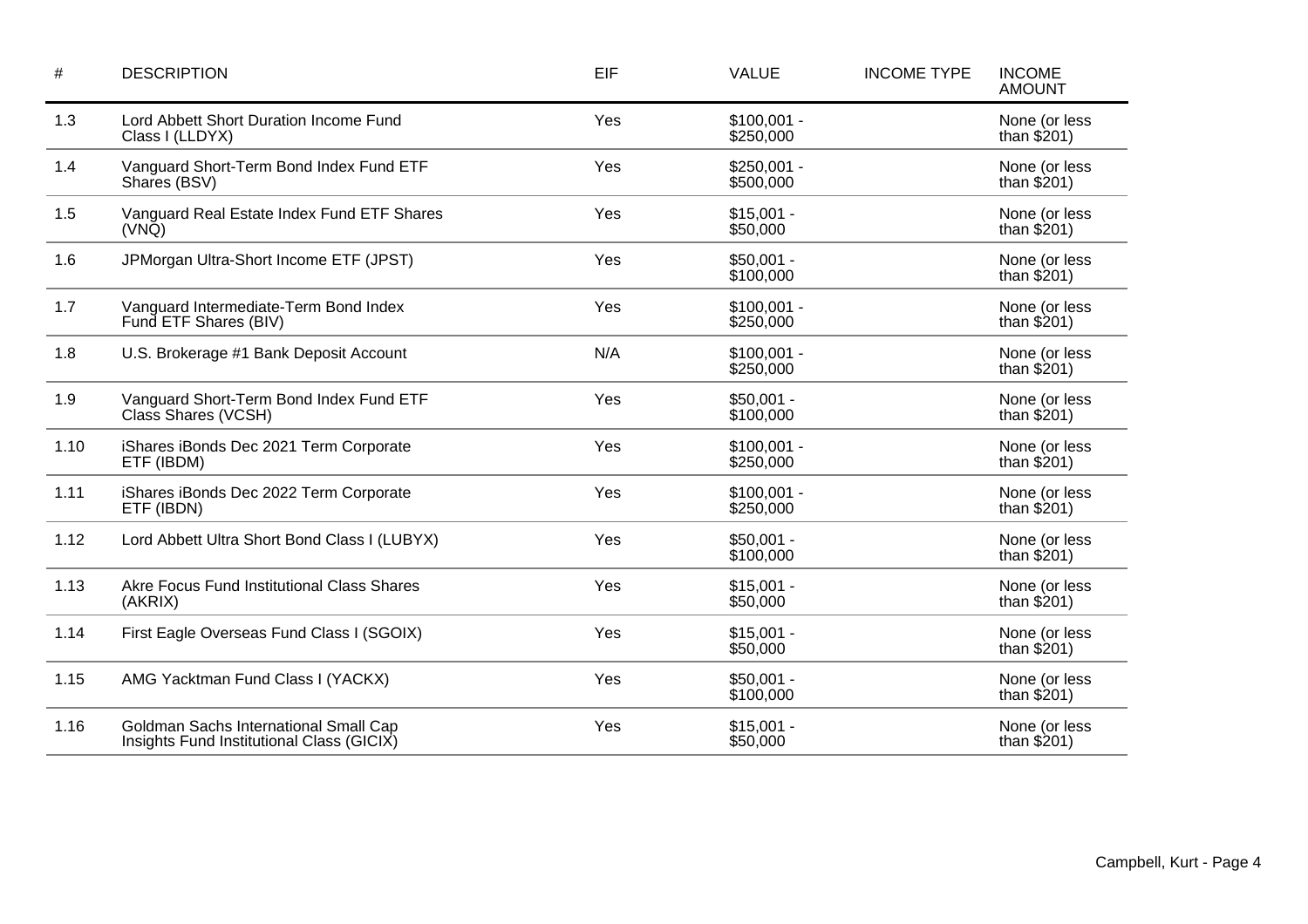| $\#$           | <b>DESCRIPTION</b>                                                                | EIF | <b>VALUE</b>              | <b>INCOME TYPE</b> | <b>INCOME</b><br><b>AMOUNT</b> |
|----------------|-----------------------------------------------------------------------------------|-----|---------------------------|--------------------|--------------------------------|
| 1.17           | JOHCM International Select Fund Institutional<br>Shares (JOHIX)                   | Yes | $$15,001 -$<br>\$50,000   |                    | None (or less<br>than $$201)$  |
| 1.18           | JPMorgan Mid Cap Value Fund Class L<br>(FLMVX)                                    | Yes | $$15,001 -$<br>\$50,000   |                    | None (or less<br>than $$201)$  |
| 1.19           | Invesco Developing Markets Fund Class Y<br>(ODVYX)                                | Yes | $$15,001 -$<br>\$50,000   |                    | None (or less<br>than $$201)$  |
| 1.20           | Tweedy, Brown International Value Fund<br>(TBGVX)                                 | Yes | $$15,001 -$<br>\$50,000   |                    | None (or less<br>than $$201)$  |
| 1.21           | Undiscovered Managers Behavioral Value<br>Fund Class L (UBVLX)                    | Yes | $$15,001 -$<br>\$50,000   |                    | None (or less<br>than $$201)$  |
| 1.22           | T. Rowe Price International Discovery Fund I<br>Class (TIDDX)                     | Yes | $$15,001 -$<br>\$50,000   |                    | None (or less<br>than $$201)$  |
| 1.23           | iShares iBonds Dec 2023 Term Corporate<br>ETF (IBDO)                              | Yes | $$100,001 -$<br>\$250,000 |                    | None (or less<br>than $$201)$  |
| 1.24           | iShares iBonds Dec 2024 Term Corporate<br>ETF (IBDP)                              | Yes | $$50,001 -$<br>\$100,000  |                    | None (or less<br>than $$201)$  |
| $\overline{2}$ | Center for a New American Security 403(b)                                         | No  |                           |                    |                                |
| 2.1            | Large Cap U.S. Stock - American Funds<br>Washington Mutual R6 (30)                | Yes | $$50,001 -$<br>\$100,000  |                    | None (or less<br>than $$201)$  |
| 2.2            | Mid Cap U.S. Stock - Wells Fargo Special Mid<br>Cap Value R6 (30)                 | Yes | $$50,001 -$<br>\$100,000  |                    | None (or less<br>than $$201)$  |
| 2.3            | International Stock - MFS International<br>Diversification R6 (40)                | Yes | $$15,001 -$<br>\$50,000   |                    | None (or less<br>than $$201)$  |
| $\sqrt{3}$     | Center for Strategic International Studies and<br>Harvard University, 403(b) Plan | No  |                           |                    |                                |
| 3.1            | <b>TIAA Traditional Annuity</b>                                                   | N/A | $$100,001 -$<br>\$250,000 |                    | None (or less<br>than $$201)$  |
| 3.2            | <b>CREF Stock</b>                                                                 | Yes | $$100,001 -$<br>\$250,000 |                    | None (or less<br>than $$201)$  |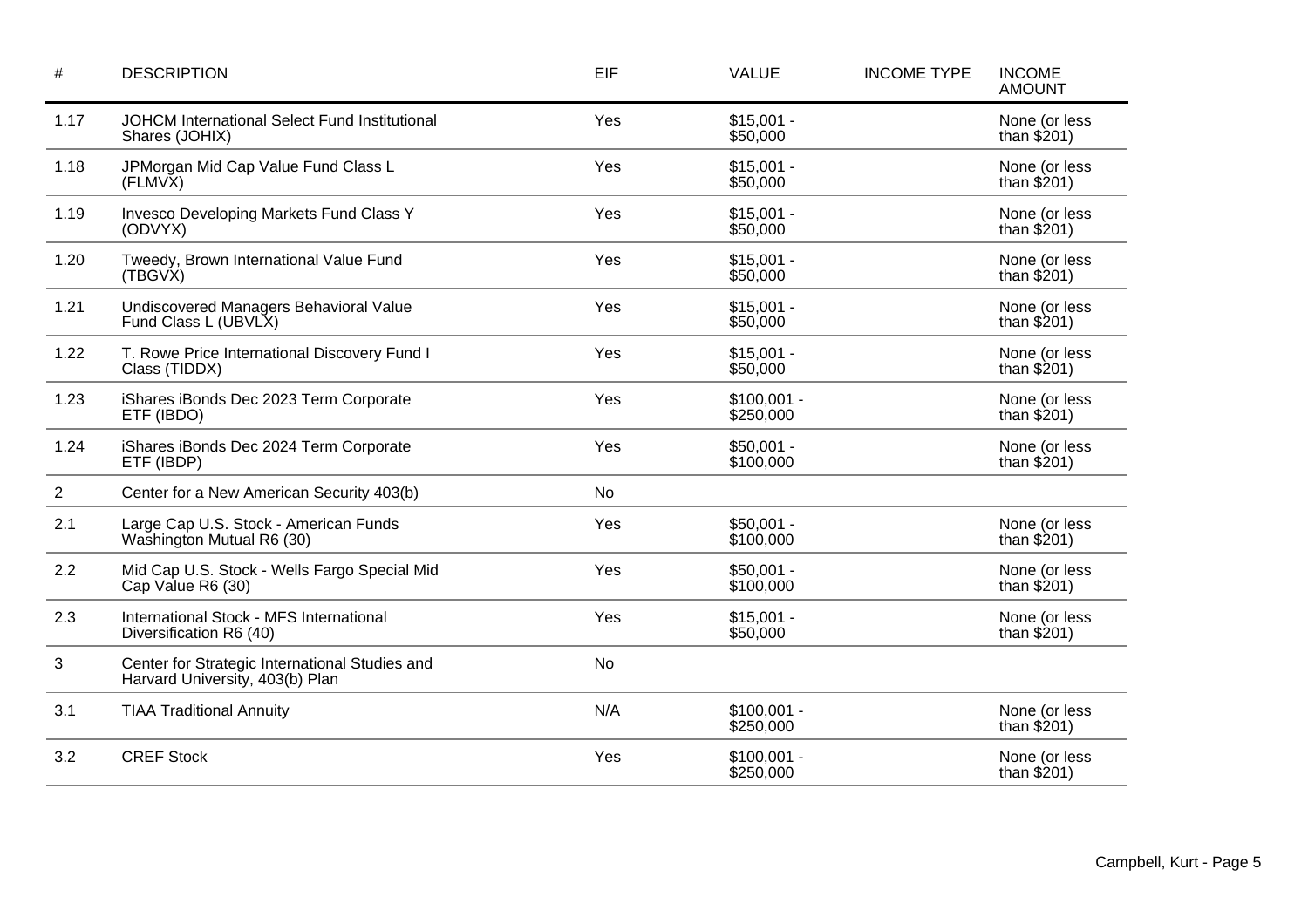| #              | <b>DESCRIPTION</b>                                                     | EIF | <b>VALUE</b>                | <b>INCOME TYPE</b>     | <b>INCOME</b><br><b>AMOUNT</b> |
|----------------|------------------------------------------------------------------------|-----|-----------------------------|------------------------|--------------------------------|
| 3.3            | <b>TIAA Real Estate</b>                                                | Yes | $$15,001 -$<br>\$50,000     |                        | None (or less<br>than \$201)   |
| 3.4            | <b>CREF Bond Market</b>                                                | Yes | $$15,001 -$<br>\$50,000     |                        | None (or less<br>than $$201)$  |
| 3.5            | <b>CREF Money Market Account</b>                                       | N/A | $$15,001 -$<br>\$50,000     |                        | None (or less<br>than $$201)$  |
| 4              | The Asia Group LLC, outstanding distribution<br>of membership interest | N/A | $$500,001 -$<br>\$1,000,000 |                        | None (or less<br>than $$201)$  |
| 5              | The Asia Group LLC (advisory services)                                 | N/A |                             | Earned Income          | \$1,619,707                    |
| 6              | The Asia Group LLC, 401(k) Plan                                        | No  |                             |                        |                                |
| 6.1            | T. Rowe Price Retirement 2020 Fund Class R                             | Yes | $$250,001 -$<br>\$500,000   |                        | None (or less<br>than $$201)$  |
| $\overline{7}$ | Blackstone Group - 9/24/2020                                           | N/A |                             | Honorarium             | \$25,000                       |
| 8              | Blackstone Group - 10/04/2020                                          | N/A |                             | Honorarium             | \$25,000                       |
| 9              | CSIS Nikkei Symposium - 10/29/2020                                     | N/A |                             | Honorarium             | \$2,000                        |
| 10             | The Prospect Foundation - 12/03/2020                                   | N/A |                             | Honorarium             | \$25,000                       |
| 11             | <b>Lixil Corporation</b>                                               | N/A |                             | <b>Director Fees</b>   | \$74,600                       |
| 12             | <b>Center for New American Security</b>                                | N/A |                             | <b>Consulting Fees</b> | \$8,500                        |
| 13             | Intelligence Squared U.S. Foundation                                   | N/A |                             | <b>Consulting Fees</b> | \$1,000                        |
| 14             | The Aspen Institute                                                    | N/A |                             | <b>Consulting Fees</b> | \$1,000                        |
| 15             | The Asia Group Capital Advisory Partners<br>LLC, capital account       | N/A | $$15,001 -$<br>\$50,000     |                        | None (or less<br>than $$201)$  |

3. Filer's Employment Agreements and Arrangements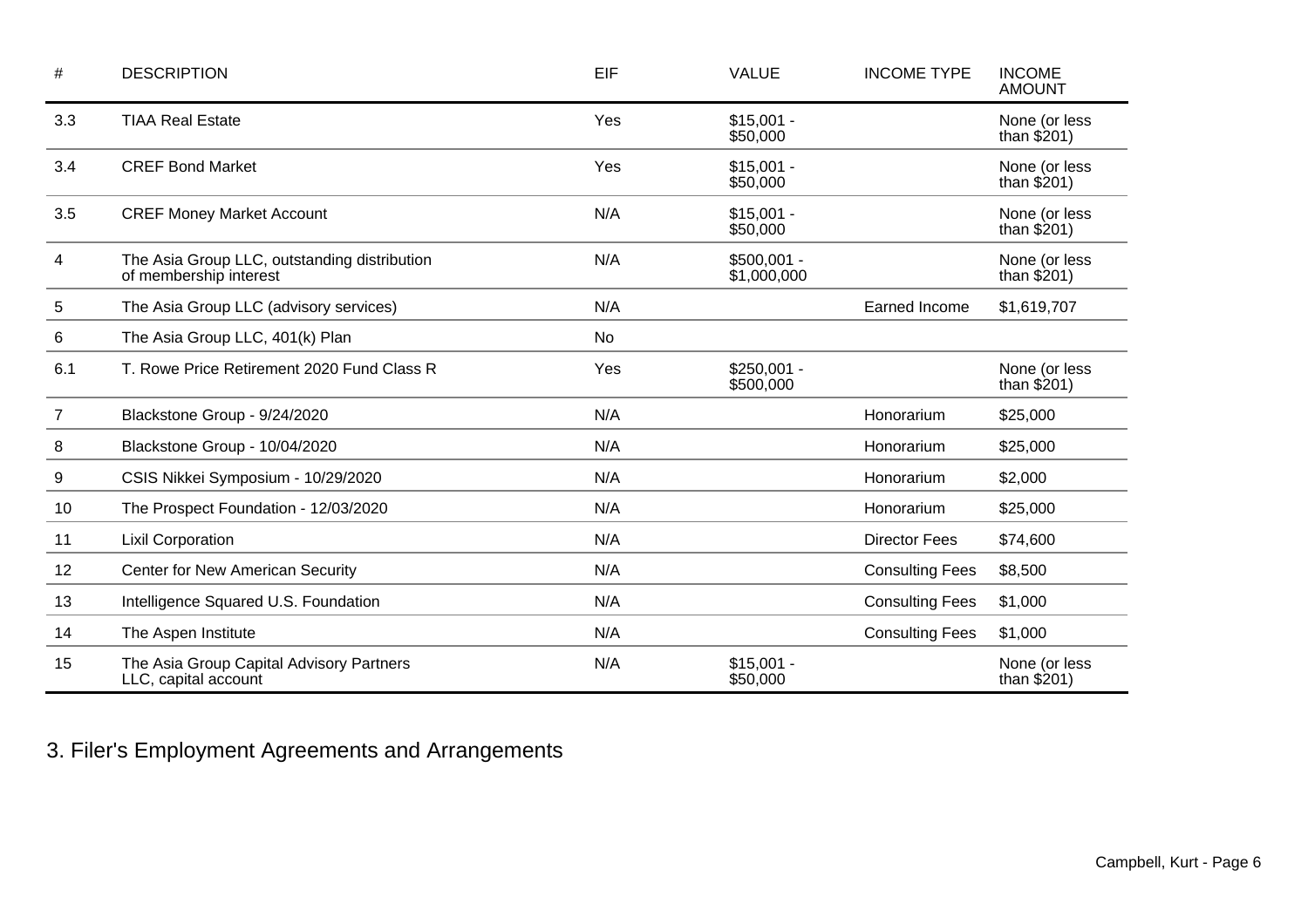| # | <b>EMPLOYER OR PARTY</b>           | CITY, STATE                            | <b>STATUS AND TERMS</b>                                                                                                                                                                                                                                                                                                                                                                                                                                                                                  | <b>DATE</b> |
|---|------------------------------------|----------------------------------------|----------------------------------------------------------------------------------------------------------------------------------------------------------------------------------------------------------------------------------------------------------------------------------------------------------------------------------------------------------------------------------------------------------------------------------------------------------------------------------------------------------|-------------|
|   | The Asia Group LLC                 | Washington,<br>District of<br>Columbia | I will continue to participate in The Asia Group's defined<br>contributions plan. The plan sponsor will not make<br>further contributions after my separation.                                                                                                                                                                                                                                                                                                                                           | 3/2013      |
|   | The Asia Group LLC                 | Washington,<br>District of<br>Columbia | I withdrew from this company prior to the start of my<br>federal service, and I will receive a lump-sum payment<br>for the redemption of my membership interest. The lump<br>sum payment is \$506,250.00 which represents 9<br>months of my gross monthly pay as stipulated in The<br>Asia Group LLC's operating agreement for the full return<br>of my ownership equity in the company. It will be paid<br>out in equal installments over 6 months on the 24th of<br>each month, beginning in Jan 2021. | 11/2017     |
| 3 | <b>Harvard University</b>          | Cambridge,<br>Massachusetts            | I continue to participate in this defined contribution plan.<br>The plan sponsor ceased making contributions on my<br>separation.                                                                                                                                                                                                                                                                                                                                                                        | 8/1989      |
|   | Center for a New American Security | Washington,<br>District of<br>Columbia | I continue to participate in this defined contribution plan.<br>The plan sponsor ceased making contributions on my<br>separation.                                                                                                                                                                                                                                                                                                                                                                        | 1/2007      |

# 4. Filer's Sources of Compensation Exceeding \$5,000 in a Year

| # | <b>SOURCE NAME</b>                    | CITY, STATE                            | BRIEF DESCRIPTION OF DUTIES                         |
|---|---------------------------------------|----------------------------------------|-----------------------------------------------------|
|   | The Asia Group LLC                    | Washington,<br>District of<br>Columbia | <b>LLC</b> Member                                   |
| 2 | Aflac                                 | Columbus,<br>Georgia                   | Consulting services (client of The Asia Group, LLC) |
| 3 | Lockheed Martin                       | Bethesda,<br>Maryland                  | Consulting services (client of The Asia Group, LLC) |
| 4 | McKinsey & Company Singapore Pte. Ltd | New York, New<br>York                  | Consulting services (client of The Asia Group, LLC) |
| 5 | Northrop Grumman                      | Falls Church,<br>Virginia              | Consulting services (client of The Asia Group, LLC) |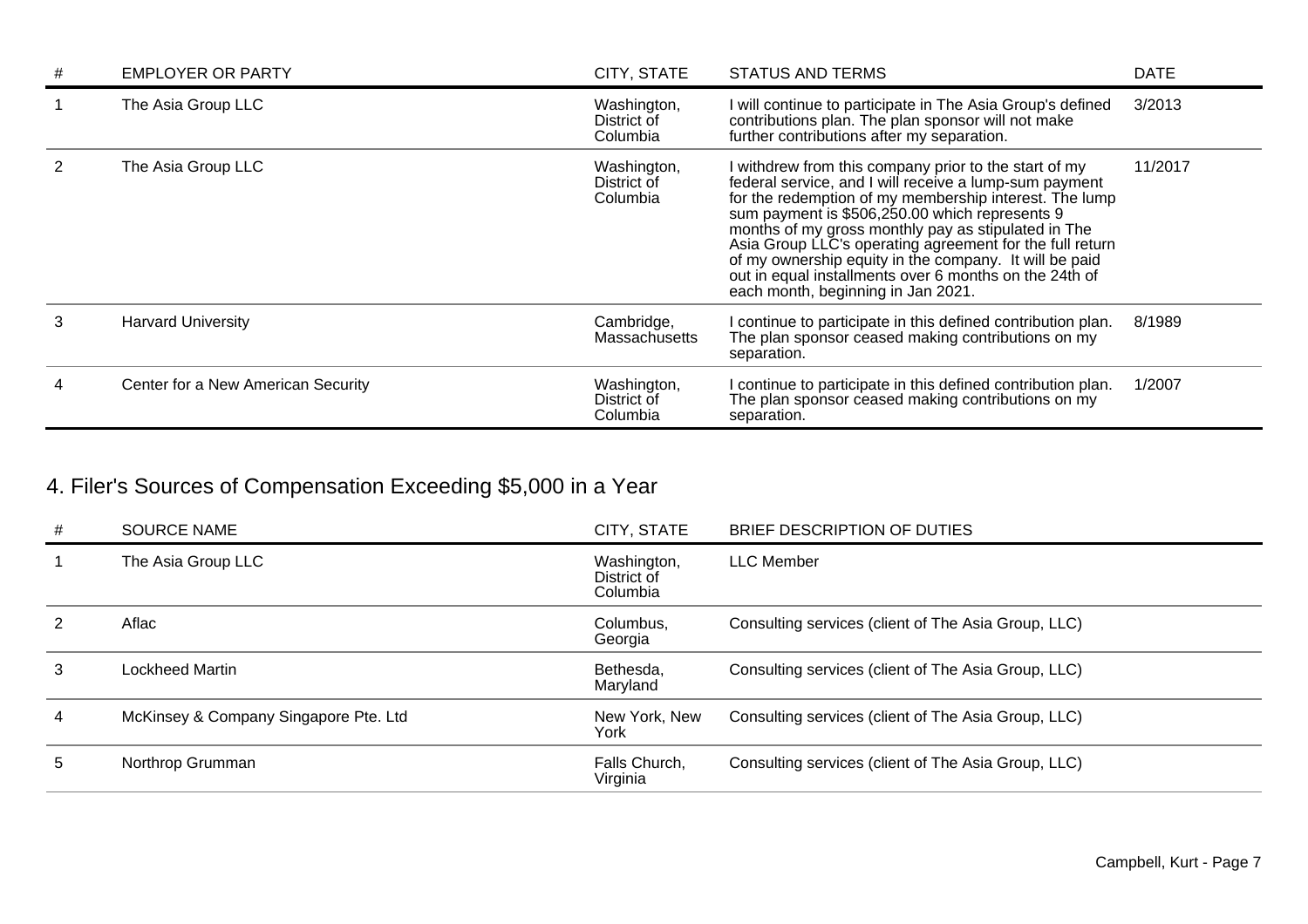| #  | <b>SOURCE NAME</b>               | CITY, STATE                            | BRIEF DESCRIPTION OF DUTIES                         |
|----|----------------------------------|----------------------------------------|-----------------------------------------------------|
| 6  | Omnispace, LLC                   | Washington,<br>District of<br>Columbia | Consulting services (client of The Asia Group, LLC) |
| 7  | Paul, Weiss                      | New York, New<br>York                  | Consulting services (client of The Asia Group, LLC) |
| 8  | Raytheon Company                 | Waltham,<br>Massachusetts              | Consulting services (client of The Asia Group, LLC) |
| 9  | Warner Bros. Entertainment Inc.  | Washington,<br>District of<br>Columbia | Consulting services (client of The Asia Group, LLC) |
| 10 | Wynn Resorts, Limited            | Las Vegas,<br>Nevada                   | Consulting services (client of The Asia Group, LLC) |
| 11 | <b>General Electric Company</b>  | Boston,<br>Massachusetts               | Consulting services (client of The Asia Group, LLC) |
| 12 | Itochu Aviation Inc.             | El Segundo,<br>California              | Consulting services (client of The Asia Group, LLC) |
| 13 | L3 Technologies                  | New York, New<br>York                  | Consulting services (client of The Asia Group, LLC) |
| 14 | Levi Strauss & Co.               | San Francisco,<br>California           | Consulting services (client of The Asia Group, LLC) |
| 15 | <b>Blackstone Group</b>          | New York, New<br>York                  | Honorarium                                          |
| 16 | CSIS Nikkei Symposium            | Nikkei, Outside<br>U.S.                | Honorarium                                          |
| 17 | The Prospect Foundation          | Taiwan, Outside<br>U.S.                | Honorarium                                          |
| 18 | <b>Lixil Corporation</b>         | Tokyo, Outside<br>U.S                  | <b>Director Fees</b>                                |
| 19 | Center for New American Security | Washington,<br>District of<br>Columbia | <b>Consulting Services</b>                          |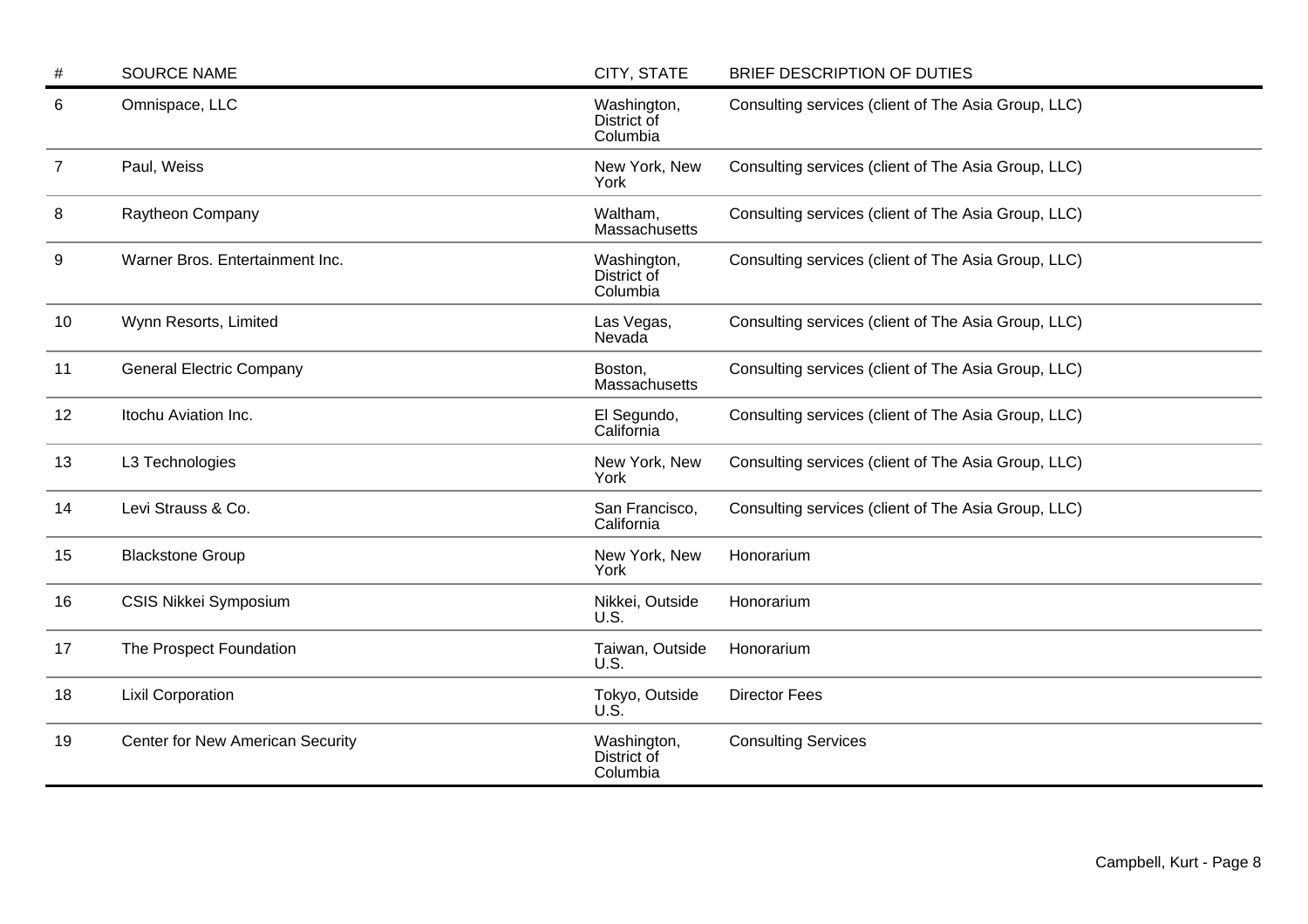# 5. Spouse's Employment Assets & Income and Retirement Accounts

| #              | <b>DESCRIPTION</b>                                               | EIF       | <b>VALUE</b>              | <b>INCOME TYPE</b> | <b>INCOME</b><br><b>AMOUNT</b> |
|----------------|------------------------------------------------------------------|-----------|---------------------------|--------------------|--------------------------------|
| 1              | Massachusetts Institute of Technology, 401(k)                    | <b>No</b> |                           |                    |                                |
| 1.1            | Vanguard Russell 3000 Index Fund<br>Institutional Shares (VRTTX) | Yes       | $$50,001 -$<br>\$100,000  |                    | None (or less<br>than $$201)$  |
| $\overline{2}$ | <b>IRA #1</b>                                                    | No        |                           |                    |                                |
| 2.1            | Fidelity Capital & Income Fund (FAGIX)                           | Yes       | $$15,001 -$<br>\$50,000   |                    | None (or less<br>than $$201)$  |
| 2.2            | Fidelity Asset Manager 50% (FASMX)                               | Yes       | $$15,001 -$<br>\$50,000   |                    | None (or less<br>than $$201)$  |
| 2.3            | Fidelity Puritan Fund (FPURX)                                    | Yes       | $$15,001 -$<br>\$50,000   |                    | None (or less<br>than $$201)$  |
| 3              | National Bureau of Economic Research,<br>401(a)                  | <b>No</b> |                           |                    |                                |
| 3.1            | Vanguard 500 Index Fund Investor Shares<br>(VFINX)               | Yes       | $$15,001 -$<br>\$50,000   |                    | None (or less<br>than $$201)$  |
| 3.2            | Vanguard International Value Fund Investor<br>Shares (VTRIX)     | Yes       | $$1,001 - $15,000$        |                    | None (or less<br>than $$201)$  |
| 4              | The Brookings Institution TIAA                                   | <b>No</b> |                           |                    |                                |
| 4.1            | <b>TIAA Traditional</b>                                          | N/A       | $$15,001 -$<br>\$50,000   |                    | None (or less<br>than $$201)$  |
| 4.2            | <b>CREF Stock</b>                                                | Yes       | $$100,001 -$<br>\$250,000 |                    | None (or less<br>than $$201)$  |
| 4.3            | <b>CREF Bond Market</b>                                          | Yes       | $$15,001 -$<br>\$50,000   |                    | None (or less<br>than $$201)$  |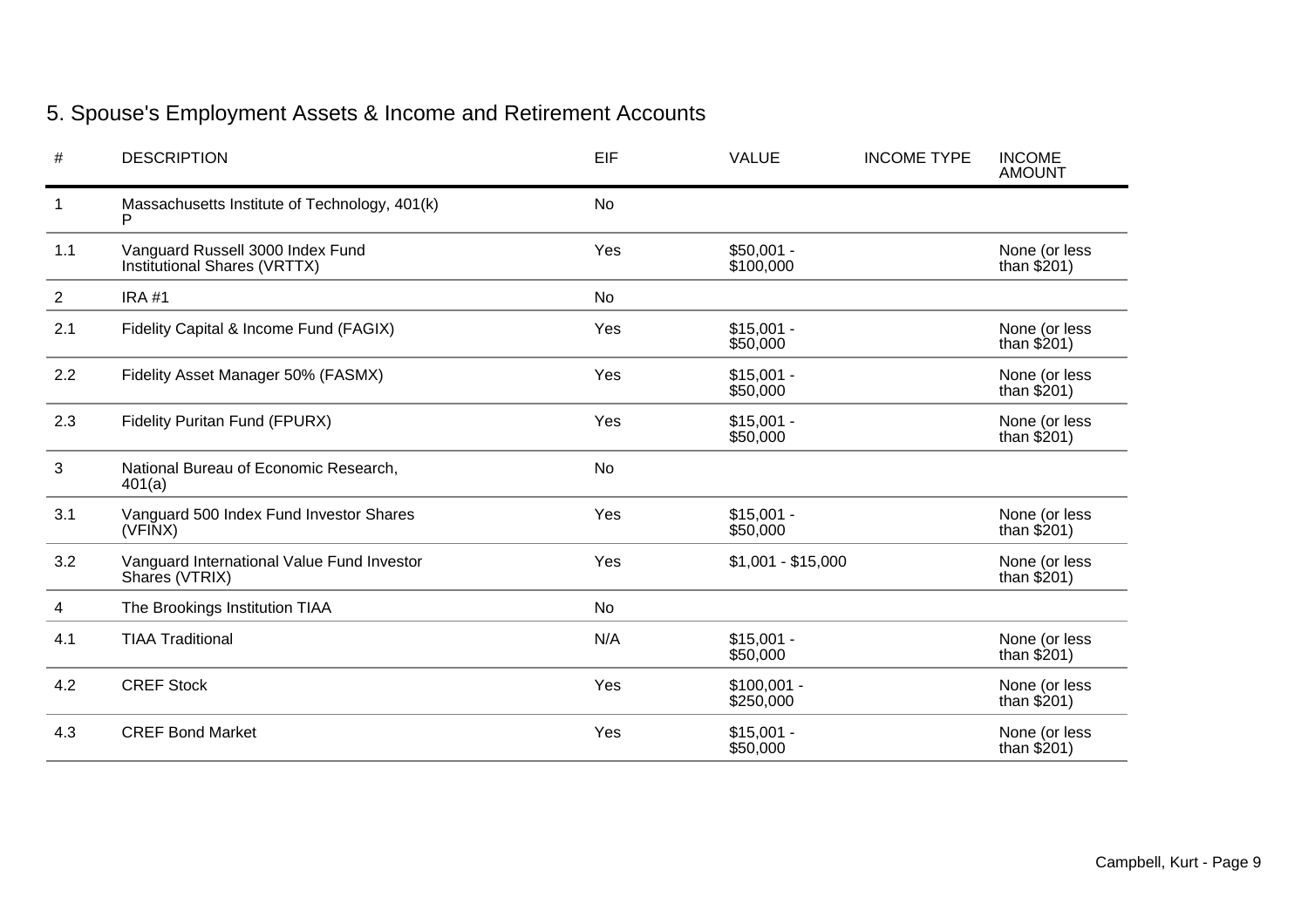| #          | <b>DESCRIPTION</b>                                                               | EIF       | <b>VALUE</b>              | <b>INCOME TYPE</b> | <b>INCOME</b><br><b>AMOUNT</b> |
|------------|----------------------------------------------------------------------------------|-----------|---------------------------|--------------------|--------------------------------|
| 4.4        | <b>TIAA Real Estate</b>                                                          | Yes       | $$15,001 -$<br>\$50,000   |                    | None (or less<br>than $$201)$  |
| 4.5        | <b>CREF Growth</b>                                                               | Yes       | $$15,001 -$<br>\$50,000   |                    | None (or less<br>than $$201)$  |
| 4.6        | <b>CREF Equity Index</b>                                                         | Yes       | $$100,001 -$<br>\$250,000 |                    | None (or less<br>than $$201)$  |
| 4.7        | <b>CREF Global Equities</b>                                                      | Yes       | $$15,001 -$<br>\$50,000   |                    | None (or less<br>than $$201)$  |
| 4.8        | <b>CREF Money Market Account</b>                                                 | N/A       | $$100,001 -$<br>\$250,000 |                    | None (or less<br>than $$201)$  |
| $\sqrt{5}$ | <b>IRA #2</b>                                                                    | <b>No</b> |                           |                    |                                |
| 5.1        | Franklin Templeton Mutual Beacon Fund -<br>Class Z                               | Yes       | $$15,001 -$<br>\$50,000   |                    | None (or less<br>than $$201)$  |
| 6          | <b>IRA #3</b>                                                                    | No        |                           |                    |                                |
| 6.1        | Vanguard Dividend Growth Investor Shares<br>(VDIGX)                              | Yes       | $$50,001 -$<br>\$100,000  |                    | None (or less<br>than $$201)$  |
| 6.2        | Akre Focus Fund Institutional Class (AKRIX)                                      | Yes       | $$15,001 -$<br>\$50,000   |                    | None (or less<br>than $$201)$  |
| 6.3        | First Eagle Overseas Fund Class I (SGOIX)                                        | Yes       | $$15,001 -$<br>\$50,000   |                    | None (or less<br>than $$201)$  |
| 6.4        | Goldman Sachs U.S. Equity Dividend &<br>Premium Fund Institutional Class (GSPKX) | Yes       | $$50,001 -$<br>\$100,000  |                    | None (or less<br>than $$201)$  |
| 6.5        | iShares Core S&P Small-Cap ETF (IJR)                                             | Yes       | $$15,001 -$<br>\$50,000   |                    | None (or less<br>than $$201)$  |
| 6.6        | iShares iBonds Dec 2021 Term Corporate<br>ETF (IBDM)                             | Yes       | $$15,001 -$<br>\$50,000   |                    | None (or less<br>than $$201)$  |
| 6.7        | iShares Preferred and Income Securities<br>(PFF)                                 | Yes       | $$15,001 -$<br>\$50,000   |                    | None (or less<br>than $$201)$  |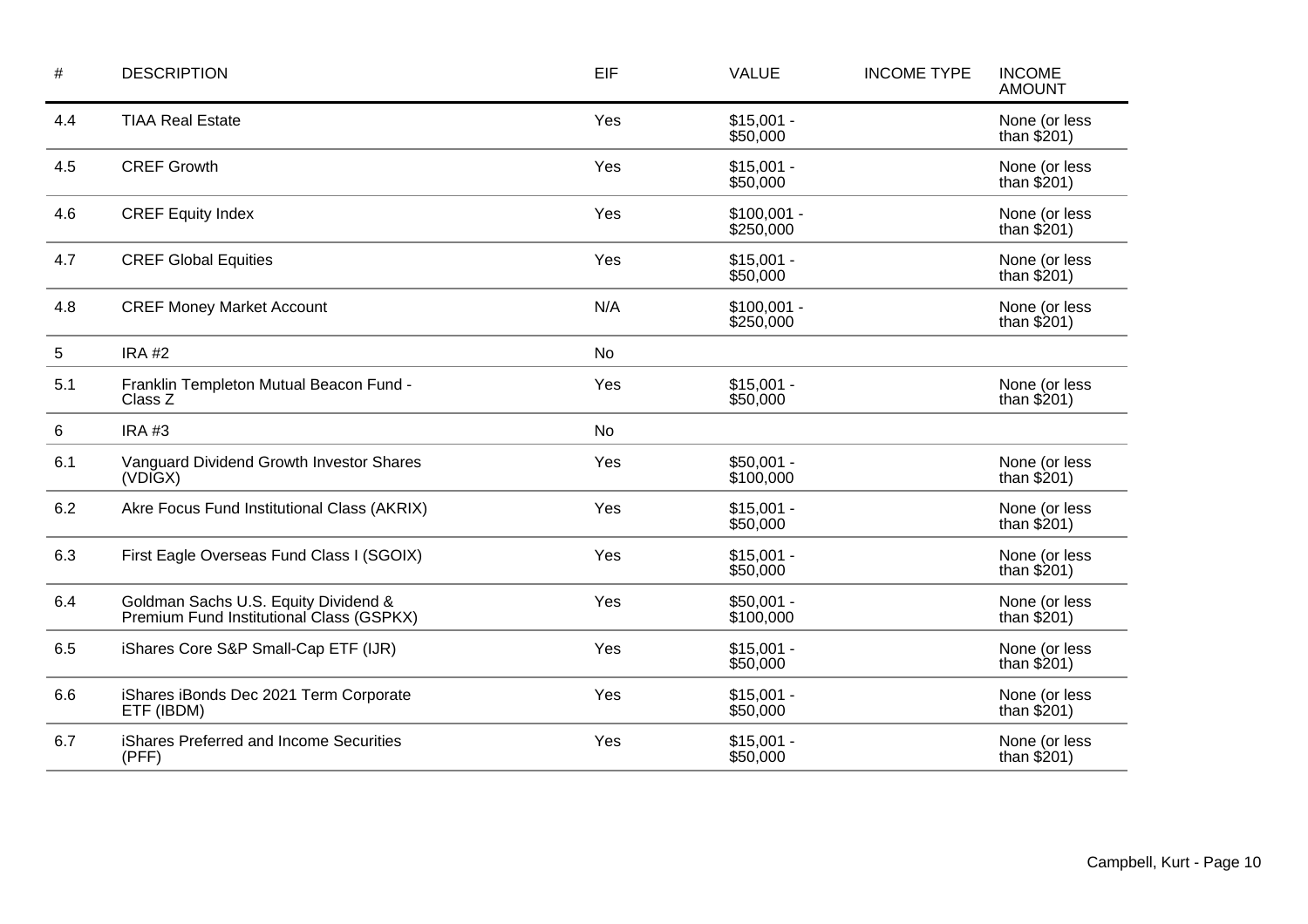| $\#$ | <b>DESCRIPTION</b>                                                        | EIF | <b>VALUE</b>             | <b>INCOME TYPE</b> | <b>INCOME</b><br><b>AMOUNT</b> |
|------|---------------------------------------------------------------------------|-----|--------------------------|--------------------|--------------------------------|
| 6.8  | JPMorgan Ultra-Short Income ETF (JPST)                                    | Yes | $$1,001 - $15,000$       |                    | None (or less<br>than $$201)$  |
| 6.9  | JOHCM International Select Fund Institutional<br>Shares (JOHIX)           | Yes | $$15,001 -$<br>\$50,000  |                    | None (or less<br>than $$201)$  |
| 6.10 | JPMorgan Mid Cap Value Fund Class L<br>(FLMVX)                            | Yes | $$15,001 -$<br>\$50,000  |                    | None (or less<br>than $$201)$  |
| 6.11 | Lord Abbett Ultrashort Duration Income Fund<br>Class I (LLDYX)            | Yes | $$15,001 -$<br>\$50,000  |                    | None (or less<br>than $$201)$  |
| 6.12 | Lord Abbett Ultra Short Bond Fund Class I<br>(LUBYX)                      | Yes | $$1,001 - $15,000$       |                    | None (or less<br>than $$201)$  |
| 6.13 | Invesco Developing Markets Fund Class Y<br>(ODVYX)                        | Yes | $$50,001 -$<br>\$100,000 |                    | None (or less<br>than $$201)$  |
| 6.14 | Tweedy, Browne International Value Fund<br>(TBGVX)                        | Yes | $$15,001 -$<br>\$50,000  |                    | None (or less<br>than $$201)$  |
| 6.15 | Undiscoverable Managers Behavioral Value<br>Fund Class L (UBVLX)          | Yes | $$15,001 -$<br>\$50,000  |                    | None (or less<br>than $$201)$  |
| 6.16 | Vanguard Short-Term Bond Index Fund ETF<br>Shares (BSV)                   | Yes | $$50,001 -$<br>\$100,000 |                    | None (or less<br>than $$201$ ) |
| 6.17 | Vanguard Short-Term Corporate Bond Index<br>Fund ETF Shares (VCSH)        | Yes | $$1,001 - $15,000$       |                    | None (or less<br>than $$201)$  |
| 6.18 | Vanguard Intermediate-Term Corporate Bond<br>Index Fund ETF Shares (VCIT) | Yes | $$15,001 -$<br>\$50,000  |                    | None (or less<br>than $$201)$  |
| 6.19 | Vanguard Real Estate Index Fund ETF Shares<br>$(VN\bar{Q})$               | Yes | $$15,001 -$<br>\$50,000  |                    | None (or less<br>than $$201)$  |
| 6.20 | Vanguard Intermediate-Term Bond Index<br>Fund ETF Shares (BIV)            | Yes | $$15,001 -$<br>\$50,000  |                    | None (or less<br>than $$201)$  |
| 6.21 | AMG Yacktman Fund Class I (YACKX)                                         | Yes | $$50,001 -$<br>\$100,000 |                    | None (or less<br>than $$201)$  |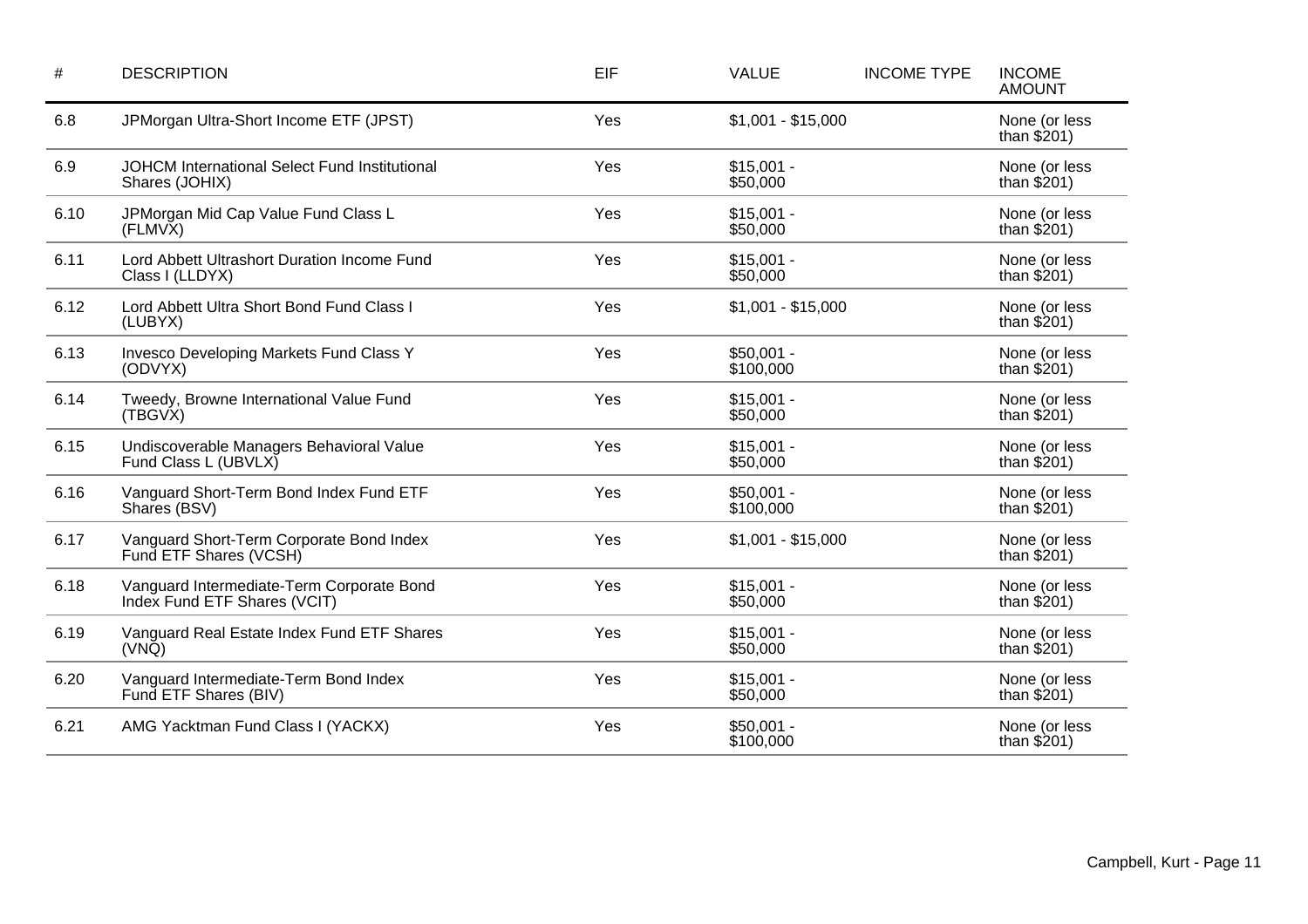| #    | <b>DESCRIPTION</b>                                                                                  | EIF | <b>VALUE</b>            | <b>INCOME TYPE</b> | <b>INCOME</b><br><b>AMOUNT</b> |
|------|-----------------------------------------------------------------------------------------------------|-----|-------------------------|--------------------|--------------------------------|
| 6.22 | U.S. Brokerage #1 Cash Deposit Accounts                                                             | N/A | $$15,001 -$<br>\$50,000 |                    | None (or less<br>than $$201)$  |
|      | Massachusetts Institute of Technology,<br>defined benefit plan (value not readily<br>ascertainable) | N/A |                         |                    | None (or less<br>than $$201)$  |
|      |                                                                                                     |     |                         |                    |                                |

## 6. Other Assets and Income

| #              | <b>DESCRIPTION</b>                                           | EIF | <b>VALUE</b>              | <b>INCOME TYPE</b> | <b>INCOME</b><br><b>AMOUNT</b> |
|----------------|--------------------------------------------------------------|-----|---------------------------|--------------------|--------------------------------|
|                | U.S. bank #1 Cash account                                    | N/A | $$100,001 -$<br>\$250,000 | Interest           | None (or less<br>than $$201)$  |
| $\overline{2}$ | U.S. bank #2 Cash account                                    | N/A | $$250,001 -$<br>\$500,000 | Interest           | $$201 - $1,000$                |
| 3              | DC College Savings Plan - In-College Portfolio               | N/A | $$50,001 -$<br>\$100,000  | Cash Payments      | \$108,884                      |
| 4              | DC College Savings Plan - In-college Portfolio               | N/A | $$250,001 -$<br>\$500,000 |                    | None (or less<br>than $$201)$  |
| 5              | DC College Savings Plan - 2025 Portfolio                     | N/A | $$100,001 -$<br>\$250,000 |                    | None (or less<br>than $$201)$  |
| 6              | Vanguard Short-Term Tax-Exempt Fund Class<br>Admiral (VWSUX) | Yes | $$100,001 -$<br>\$250,000 |                    | $$1,001 - $2,500$              |
| $\overline{7}$ | Fidelity Intermediate Municipal Income Fund<br>(FLTMX)       | Yes | $$100,001 -$<br>\$250,000 |                    | $$2,501 - $5,000$              |
| 8              | iShares Core High Dividend ETF (HDV)                         | Yes | $$100,001 -$<br>\$250,000 |                    | $$5,001 - $15,000$             |
| 9              | iShares Core S&P Small Cap ETF (IJR)                         | Yes | $$250,001 -$<br>\$500,000 |                    | $$5,001 - $15,000$             |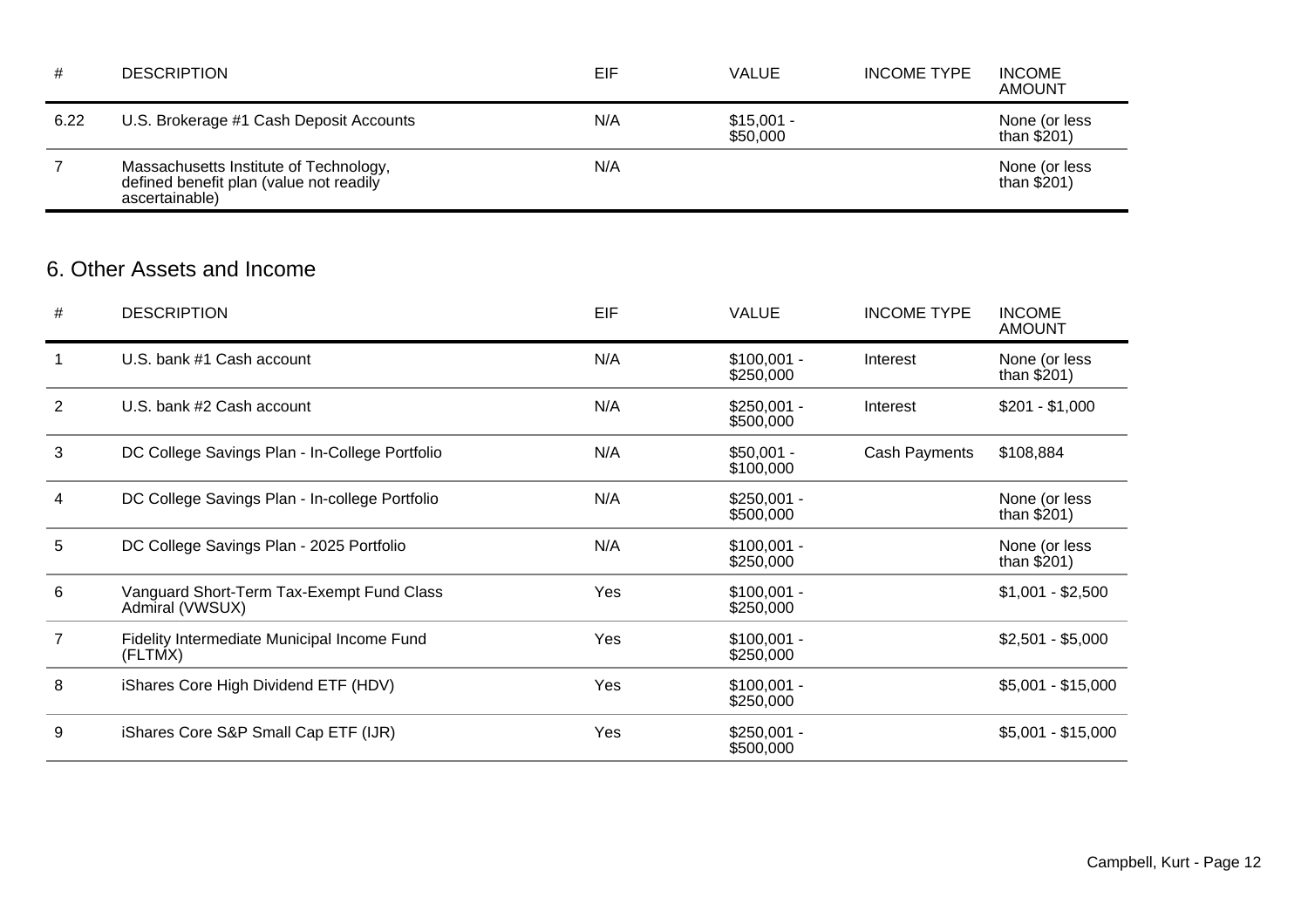| $\#$ | <b>DESCRIPTION</b>                                                                 | EIF | <b>VALUE</b>              | <b>INCOME TYPE</b> | <b>INCOME</b><br><b>AMOUNT</b> |
|------|------------------------------------------------------------------------------------|-----|---------------------------|--------------------|--------------------------------|
| 10   | iShares Core Dividend Growth ETF (DGRO)                                            | Yes | $$50,001 -$<br>\$100,000  |                    | $$1,001 - $2,500$              |
| 11   | iShares MSCI USA Min Vol Factor ETF<br>(USMV)                                      | Yes | $$50,001 -$<br>\$100,000  |                    | $$1,001 - $2,500$              |
| 12   | Vanguard Mid-Cap Index Fund ETF Shares<br>(VO)                                     | Yes | $$100,001 -$<br>\$250,000 |                    | $$2,501 - $5,000$              |
| 13   | Thornburg Limited Term Municipal Fund Class<br>I(LTMIX)                            | Yes | $$100,001 -$<br>\$250,000 |                    | $$2,501 - $5,000$              |
| 14   | SPDR S&P 500 ETF Trust (SPY)                                                       | Yes | Over \$1,000,000          |                    | $$15,001 -$<br>\$50,000        |
| 15   | SPDR S&P Dividend ETF (SDY)                                                        | Yes | $$100,001 -$<br>\$250,000 |                    | $$5,001 - $15,000$             |
| 16   | Goldman Sachs International Small Cap<br>Insights Fund Institutional Class (GICIX) | Yes | $$1,001 - $15,000$        |                    | None (or less<br>than $$201)$  |
| 17   | Vanguard Consumer Staples Index ETF<br>Shares (VDC)                                | Yes | $$250,001 -$<br>\$500,000 |                    | $$5,001 - $15,000$             |
| 18   | Vanguard Real Estate Index Fund ETF Shares<br>$(VN\bar{Q})$                        | Yes | $$100,001 -$<br>\$250,000 |                    | $$5,001 - $15,000$             |
| 19   | <b>Goldman Sachs Emerging Markets Equity</b><br>Fund Institutional Class (GEMIX)   | Yes | $$100,001 -$<br>\$250,000 |                    | $$201 - $1,000$                |
| 20   | Vanguard Consumer Discretionary Index Fund<br>ETF Shares (VCR)                     | Yes | $$250,001 -$<br>\$500,000 |                    | $$5,001 - $15,000$             |
| 21   | Vanguard Mid-Cap Value Index Fund ETF<br>Shares (VOE)                              | Yes | $$15,001 -$<br>\$50,000   |                    | $$201 - $1,000$                |
| 22   | Akre Focus Fund Institutional Class (AKRIX)                                        | Yes | $$100,001 -$<br>\$250,000 |                    | None (or less<br>than $$201)$  |
| 23   | First Eagle Overseas Fund Class I (SGOIX)                                          | Yes | $$100,001 -$<br>\$250,000 |                    | $$201 - $1,000$                |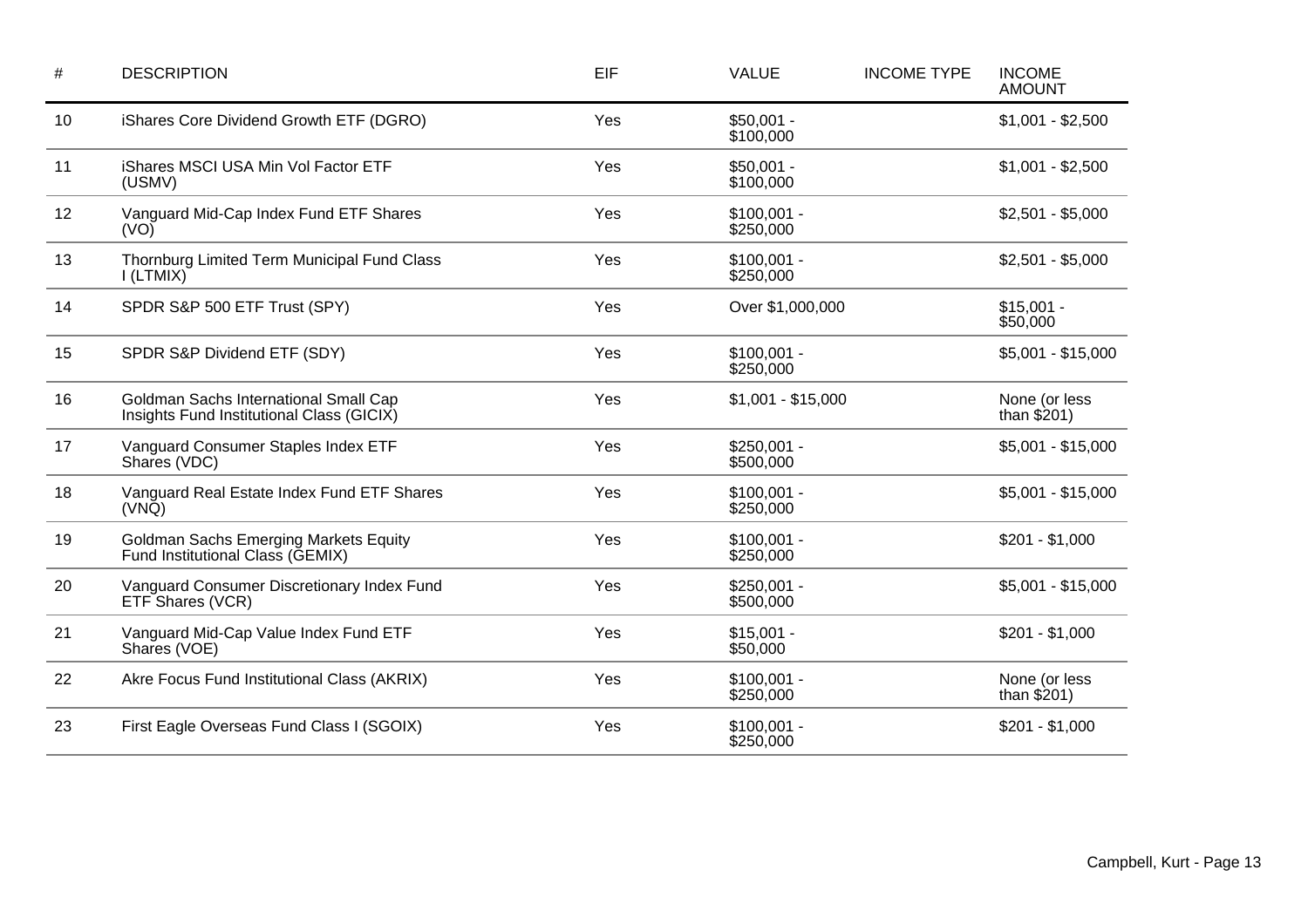| $\#$ | <b>DESCRIPTION</b>                                                                 | EIF | <b>VALUE</b>                     | <b>INCOME TYPE</b> | <b>INCOME</b><br><b>AMOUNT</b> |
|------|------------------------------------------------------------------------------------|-----|----------------------------------|--------------------|--------------------------------|
| 24   | Goldman Sachs U.S. Equity Dividend and<br>Premium Fund Institutional Class (GSPKX) | Yes | $$100,001 -$<br>\$250,000        |                    | $$5,001 - $15,000$             |
| 25   | iShares Preferred and Income Securities ETF<br>(PFF)                               | Yes | $$100,001 -$<br>\$250,000        |                    | $$5,001 - $15,000$             |
| 26   | JPMorgan Ultra-Short Income ETF (JPST)                                             | Yes | $$250,001 -$<br>\$500,000        |                    | $$2,501 - $5,000$              |
| 27   | JOHCM International Select Fund Institutional<br>Shares (JOHIX)                    | Yes | $$100,001 -$<br>\$250,000        |                    | $$5,001 - $15,000$             |
| 28   | Lord Abbett Ultrashort Fund Class I (LUBYX)                                        | Yes | $$250,001 -$<br>\$500,000        |                    | $$5,001 - $15,000$             |
| 29   | Tweedy Brown Global Value Fund (TBGVX)                                             | Yes | $$100,001 -$<br>\$250,000        |                    | $$1,001 - $2,500$              |
| 30   | Vanguard Short-Term Bond Index Fund ETF<br>Shares (BSV)                            | Yes | $$50,001 -$<br>\$100,000         |                    | $$1,001 - $2,500$              |
| 31   | Vanguard Short-Term Corporate Bond Index<br>Fund ETF Shares (VCSH)                 | Yes | $$50,001 -$<br>\$100,000         |                    | $$1,001 - $2,500$              |
| 32   | Vanguard Intermediate-Term Corporate Bond<br>Index Fund ETF Shares (VCIT)          | Yes | $$15,001 -$<br>\$50,000          |                    | $$201 - $1,000$                |
| 33   | AMG Yacktman Fund Class I (YACKX)                                                  | Yes | $$250,001 -$<br>\$500,000        |                    | $$15,001 -$<br>\$50,000        |
| 34   | U.S. Brokerage #1 cash deposit accounts                                            | N/A | $$250,001 -$<br>\$500,000        | Interest           | $$201 - $1,000$                |
| 35   | U.S. bank Certificate of Deposit #1                                                | N/A | None (or less<br>than $$1,001$ ) | Interest           | $$201 - $1,000$                |
| 36   | U.S. bank Certificate of Deposit #2                                                | N/A | None (or less<br>than $$1,001$ ) | Interest           | $$2,501 - $5,000$              |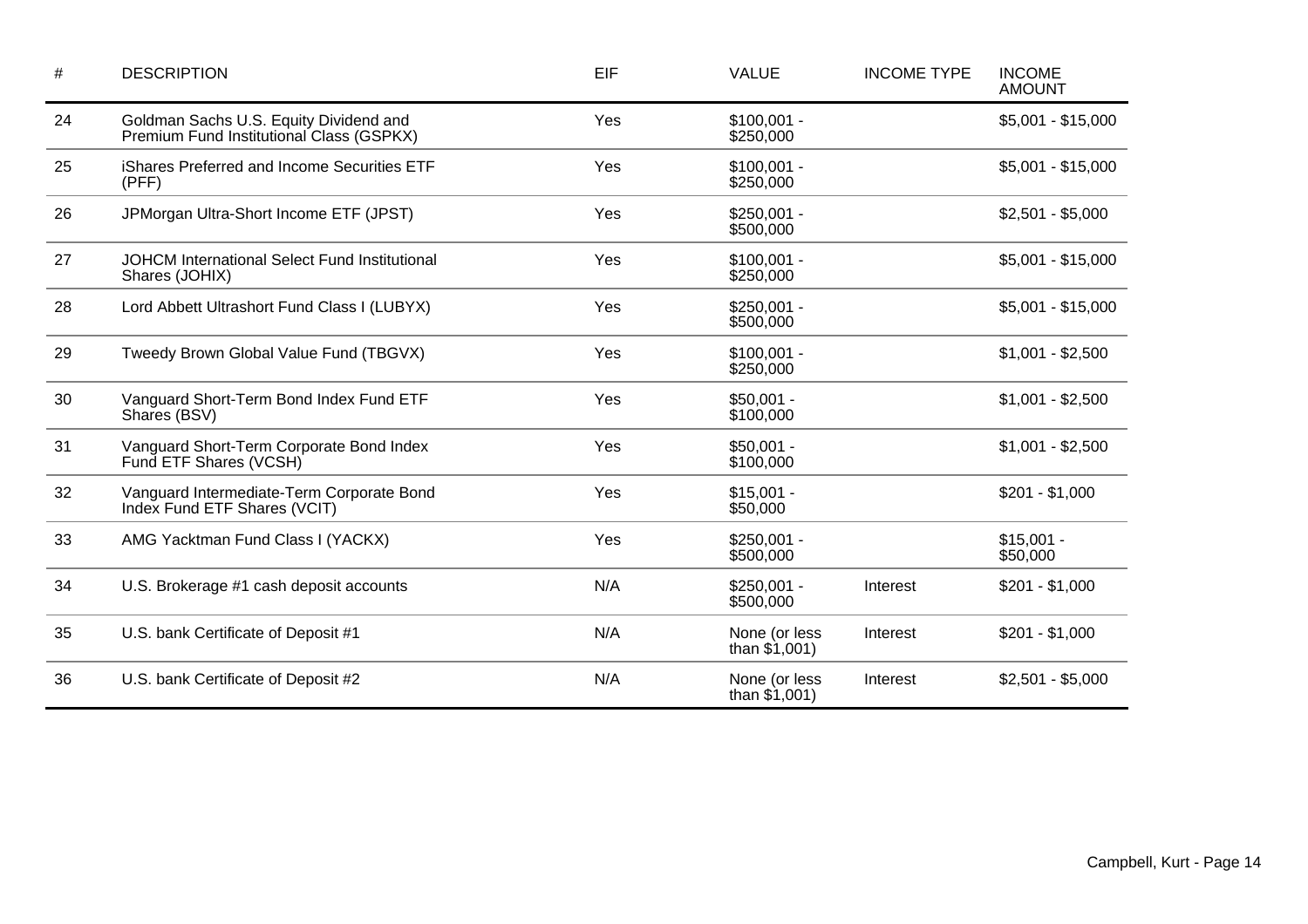## 7. Transactions

(N/A) - Not required for this type of report

8. Liabilities

None

9. Gifts and Travel Reimbursements

(N/A) - Not required for this type of report

**Endnotes**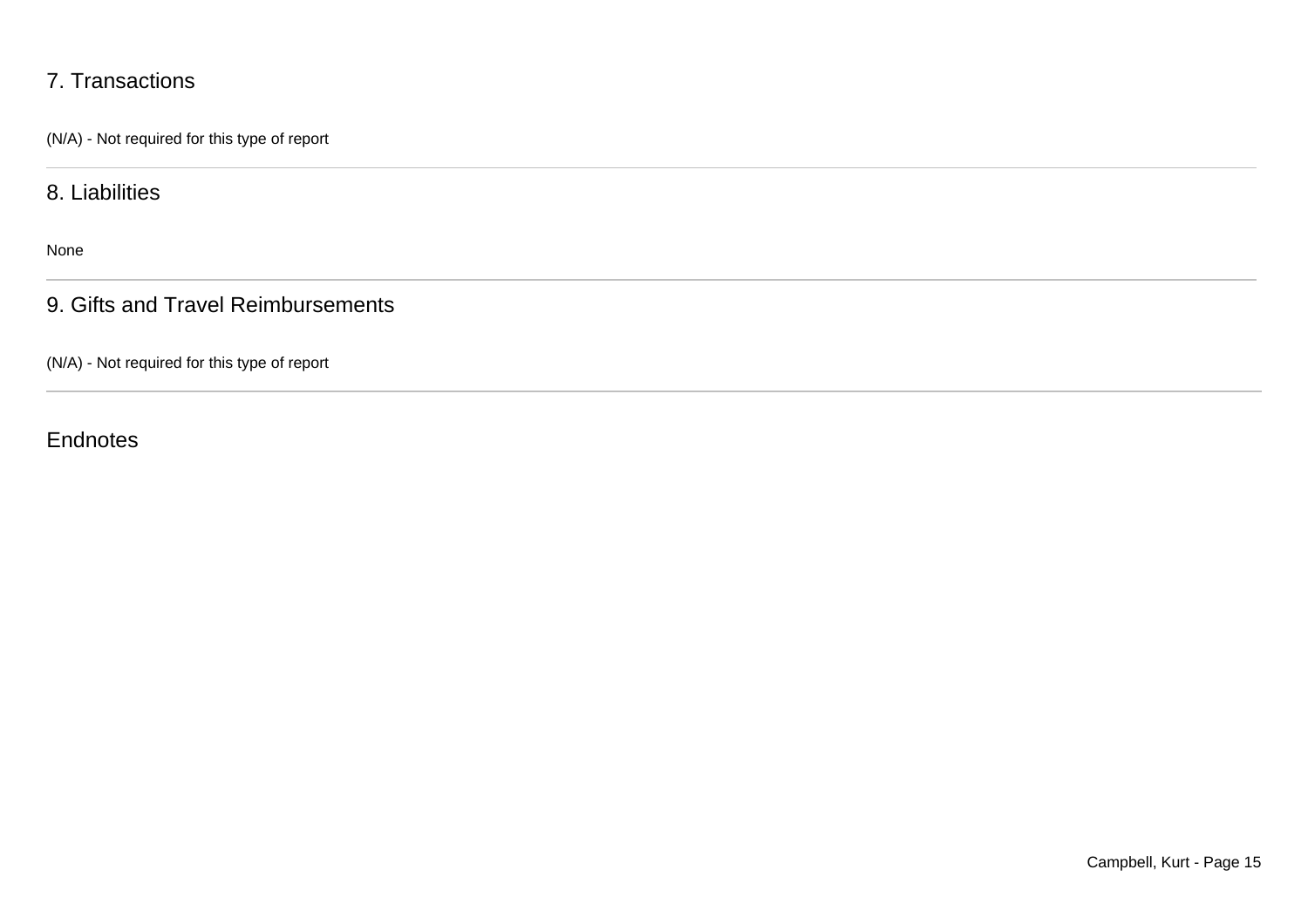### Summary of Contents

#### 1. Filer's Positions Held Outside United States Government

Part 1 discloses positions that the filer held at any time during the reporting period (excluding positions with the United States Government). Positions are reportable even if the filer did not receive compensation.

This section does not include the following: (1) positions with religious, social, fraternal, or political organizations; (2) positions solely of an honorary nature; (3) positions held aspart of the filer's official duties with the United States Government; (4) mere membership in an organization; and (5) passive investment interests as a limited partner or nonmanaging member of a limited liability company.

2. Filer's Employment Assets & Income and Retirement Accounts

Part 2 discloses the following:

- ●Sources of earned and other non-investment income of the filer totaling more than \$200 during the reporting period (e.g., salary, fees, partnership share, honoraria,scholarships, and prizes)
- ● Assets related to the filer's business, employment, or other income-generating activities (1) that ended the reporting period with a value greater than \$1,000 or (2) fromwhich more than \$200 in income was received during the reporting period (e.g., equity in business or partnership, stock options, retirement plans/accounts and their underlying holdings as appropriate, deferred compensation, and intellectual property, such as book deals and patents)

This section does not include assets or income from United States Government employment or assets that were acquired separately from the filer's business, employment, or other income-generating activities (e.g., assets purchased through a brokerage account). Note: The type of income is not required if the amount of income is \$0 - \$200 or if theasset qualifies as an excepted investment fund (EIF).

3. Filer's Employment Agreements and Arrangements

Part 3 discloses agreements or arrangements that the filer had during the reporting period with an employer or former employer (except the United States Government), such as the following:

- ●Future employment
- ●Leave of absence
- ●Continuing payments from an employer, including severance and payments not yet received for previous work (excluding ordinary salary from a current employer)
- ●Continuing participation in an employee welfare, retirement, or other benefit plan, such as pensions or a deferred compensation plan
- ● Retention or disposition of employer-awarded equity, sharing in profits or carried interests (e.g., vested and unvested stock options, restricted stock, future share of acompany's profits, etc.)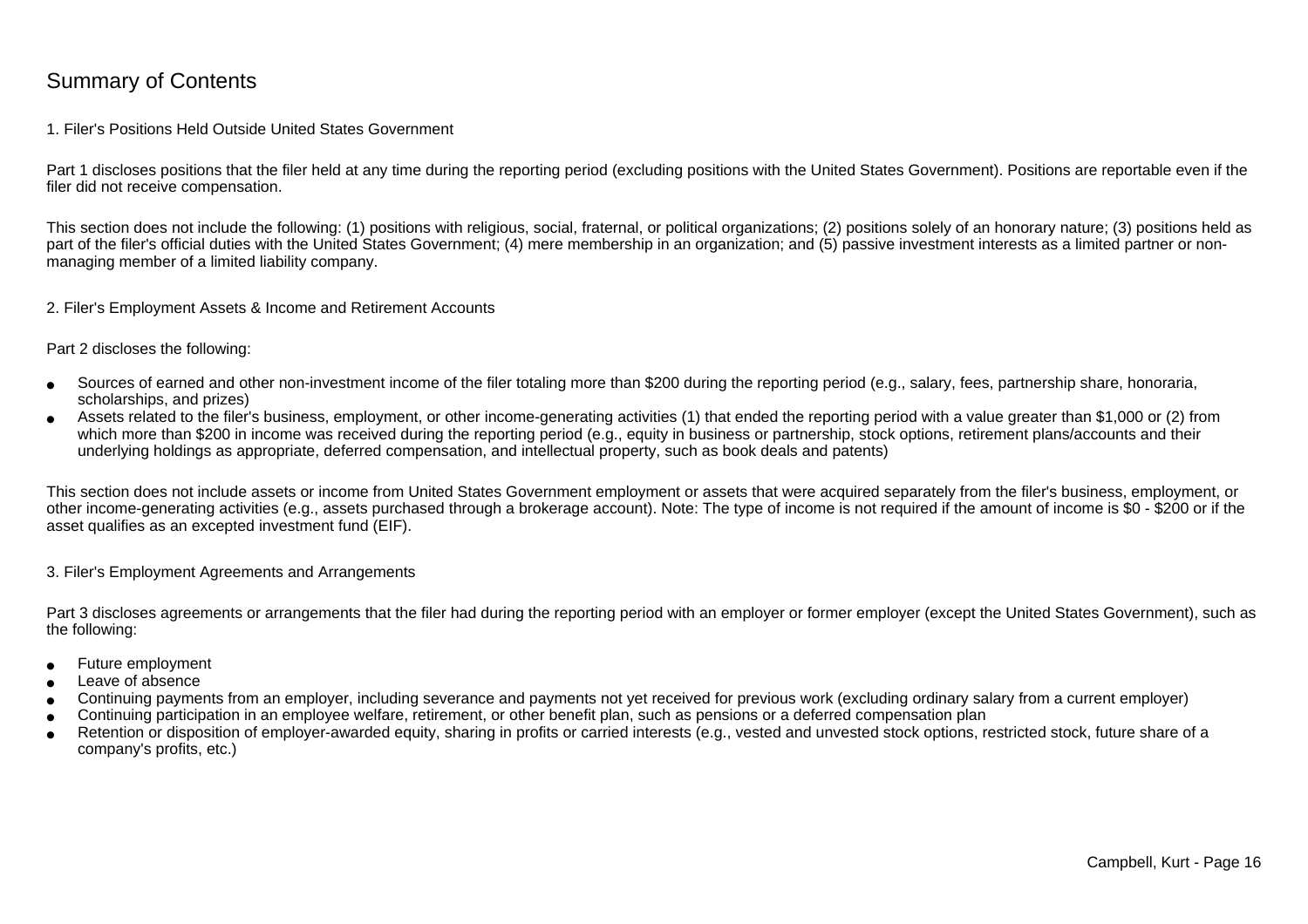#### 4. Filer's Sources of Compensation Exceeding \$5,000 in a Year

Part 4 discloses sources (except the United States Government) that paid more than \$5,000 in a calendar year for the filer's services during any year of the reporting period.

The filer discloses payments both from employers and from any clients to whom the filer personally provided services. The filer discloses a source even if the source made itspayment to the filer's employer and not to the filer. The filer does not disclose a client's payment to the filer's employer if the filer did not provide the services for which the client is paying.

5. Spouse's Employment Assets & Income and Retirement Accounts

#### Part 5 discloses the following:

- ●Sources of earned income (excluding honoraria) for the filer's spouse totaling more than \$1,000 during the reporting period (e.g., salary, consulting fees, and partnershipshare)
- ●Sources of honoraria for the filer's spouse greater than \$200 during the reporting period
- ● Assets related to the filer's spouse's employment, business activities, other income-generating activities (1) that ended the reporting period with a value greater than \$1,000or (2) from which more than \$200 in income was received during the reporting period (e.g., equity in business or partnership, stock options, retirement plans/accounts and their underlying holdings as appropriate, deferred compensation, and intellectual property, such as book deals and patents)

This section does not include assets or income from United States Government employment or assets that were acquired separately from the filer's spouse's business,employment, or other income-generating activities (e.g., assets purchased through a brokerage account). Note: The type of income is not required if the amount of income is \$0 - \$200 or if the asset qualifies as an excepted investment fund (EIF). Amounts of income are not required for a spouse's earned income (excluding honoraria).

#### 6. Other Assets and Income

Part 6 discloses each asset, not already reported, (1) that ended the reporting period with a value greater than \$1,000 or (2) from which more than \$200 in investment income was received during the reporting period. For purposes of the value and income thresholds, the filer aggregates the filer's interests with those of the filer's spouse and dependentchildren.

This section does not include the following types of assets: (1) a personal residence (unless it was rented out during the reporting period); (2) income or retirement benefits associated with United States Government employment (e.g., Thrift Savings Plan); and (3) cash accounts (e.g., checking, savings, money market accounts) at a single financial institution with a value of \$5,000 or less (unless more than \$200 in income was received). Additional exceptions apply. Note: The type of income is not required if the amount ofincome is \$0 - \$200 or if the asset qualifies as an excepted investment fund (EIF).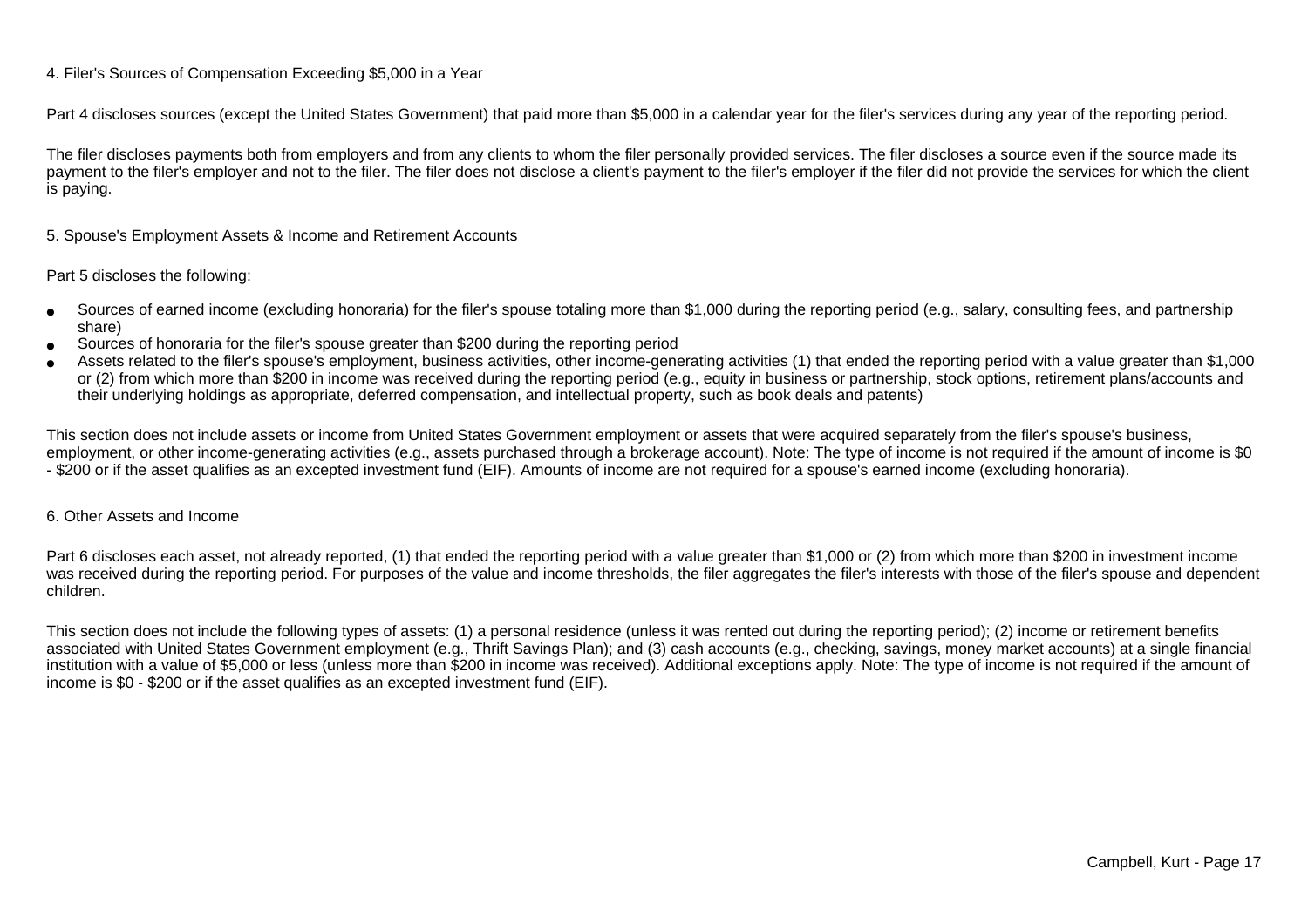#### 7. Transactions

Part 7 discloses purchases, sales, or exchanges of real property or securities in excess of \$1,000 made on behalf of the filer, the filer's spouse or dependent child during the reporting period.

This section does not include transactions that concern the following: (1) a personal residence, unless rented out; (2) cash accounts (e.g., checking, savings, CDs, money market accounts) and money market mutual funds; (3) Treasury bills, bonds, and notes; and (4) holdings within a federal Thrift Savings Plan account. Additional exceptionsapply.

#### 8. Liabilities

Part 8 discloses liabilities over \$10,000 that the filer, the filer's spouse or dependent child owed at any time during the reporting period.

This section does not include the following types of liabilities: (1) mortgages on a personal residence, unless rented out (limitations apply for PAS filers); (2) loans secured by a personal motor vehicle, household furniture, or appliances, unless the loan exceeds the item's purchase price; and (3) revolving charge accounts, such as credit card balances,if the outstanding liability did not exceed \$10,000 at the end of the reporting period. Additional exceptions apply.

#### 9. Gifts and Travel Reimbursements

#### This section discloses:

- ●Gifts totaling more than \$415 that the filer, the filer's spouse, and dependent children received from any one source during the reporting period.
- ●Travel reimbursements totaling more than \$415 that the filer, the filer's spouse, and dependent children received from any one source during the reporting period.

For purposes of this section, the filer need not aggregate any gift or travel reimbursement with a value of \$166 or less. Regardless of the value, this section does not include the following items: (1) anything received from relatives; (2) anything received from the United States Government or from the District of Columbia, state, or local governments; (3)bequests and other forms of inheritance; (4) gifts and travel reimbursements given to the filer's agency in connection with the filer's official travel; (5) gifts of hospitality (food,lodging, entertainment) at the donor's residence or personal premises; and (6) anything received by the filer's spouse or dependent children totally independent of theirrelationship to the filer. Additional exceptions apply.